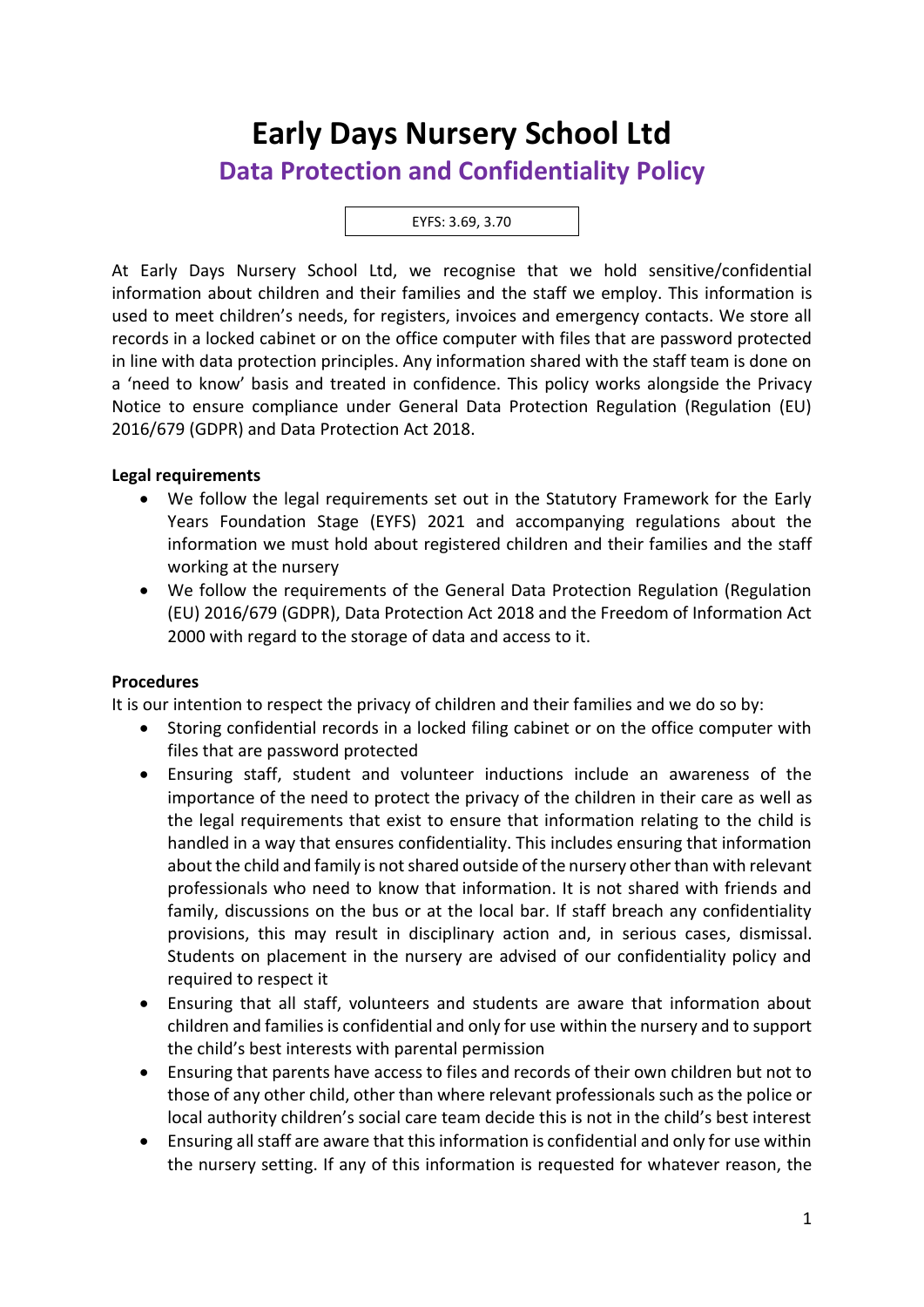parent's permission will always be sought other than in the safeguarding circumstances above

- Ensuring staff do not discuss personal information given by parents with other members of staff, except where it affects planning for the child's needs
- Ensuring staff, students and volunteers are aware of and follow our social networking policy in relation to confidentiality
- Ensuring issues concerning the employment of staff remain confidential to the people directly involved with making personnel decisions
- Ensuring any concerns/evidence relating to a child's personal safety are kept in a secure, confidential file and are shared with as few people as possible on a 'need-toknow' basis. If, however, a child is considered at risk, our safeguarding/child protection policy will override confidentiality.

All the undertakings above are subject to the paramount commitment of the nursery, which is to the safety and well-being of the child.

## **General Data Protection Regulation (Regulation (EU) 2016/679 (GDPR) compliance**

In order to meet our requirements under GDPR we will also undertake the following:

- 1. We will ensure our terms & conditions, privacy and consent notices are easily accessed/made available in accurate and easy to understand language
- 2. We will use your data to ensure the safe, operational and regulatory requirements of running our Nursery. We will only contact you in relation to the safe, operational and regulatory requirements of running our Nursery. We will not share or use your data for other purposes.
- 3. Everyone in our nursery understands that people have the right to access their records or have their records amended or deleted (subject to other laws and regulations).
- 4. We will ensure staff have due regard to the relevant data protection principles, which allow them to share (and withhold) personal information, as provided for in the Data Protection Ac 2018 and the GDPR. This includes:
	- Being confident of the processing conditions which allow them to store and share information for safeguarding purposes, including information which is sensitive and personal, and should be treated as 'special category personal data.'
	- Understanding that 'safeguarding of children and individuals at risk' is a processing condition that allows practitioners to share special category personal data. This includes allowing practitioners to share information without consent where there is good reason to do so, and that the sharing of information will enhance the safeguarding of a child in a timely manner but it is not possible to gain consent, it cannot be reasonably expected that a practitioner gains consent, or if to gain consent would place a child at risk.

# **Staff and volunteer information**

- All information and records relating to staff/volunteers will be kept confidentially in a locked cabinet
- Individual staff may request to see their own personal file at any time.